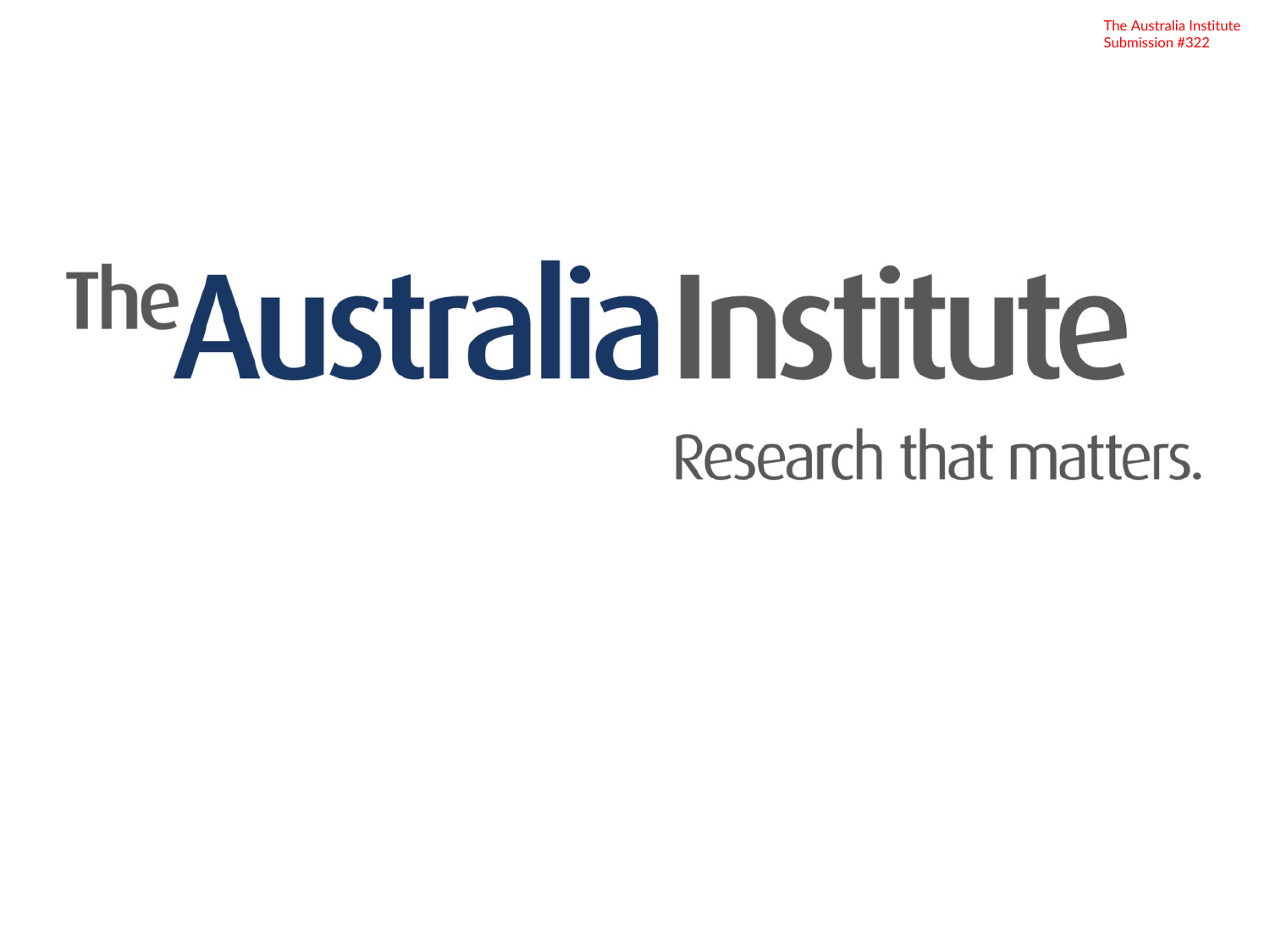## **Employment in Northern Territory**

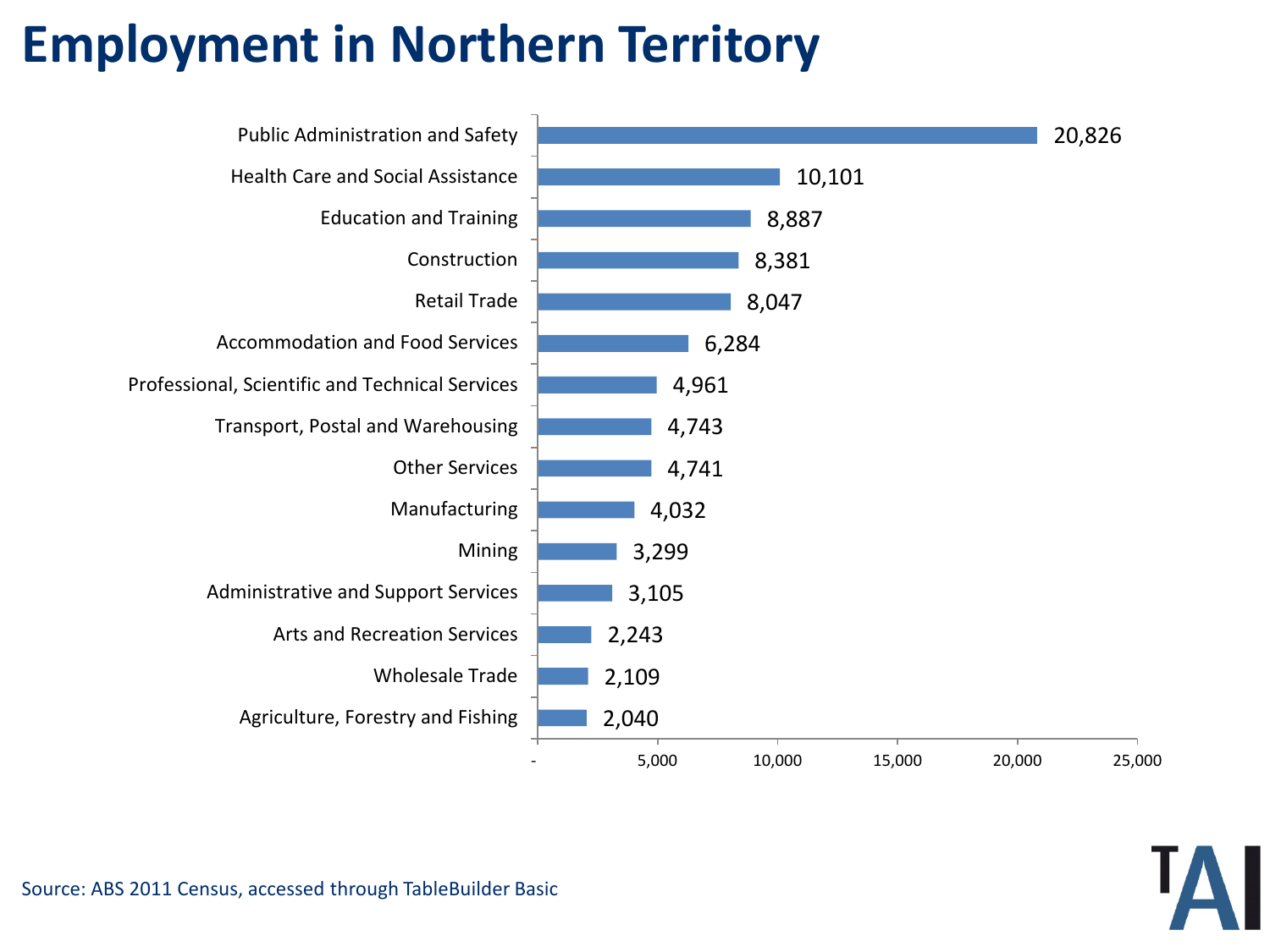## **Employment in NT and Australia**

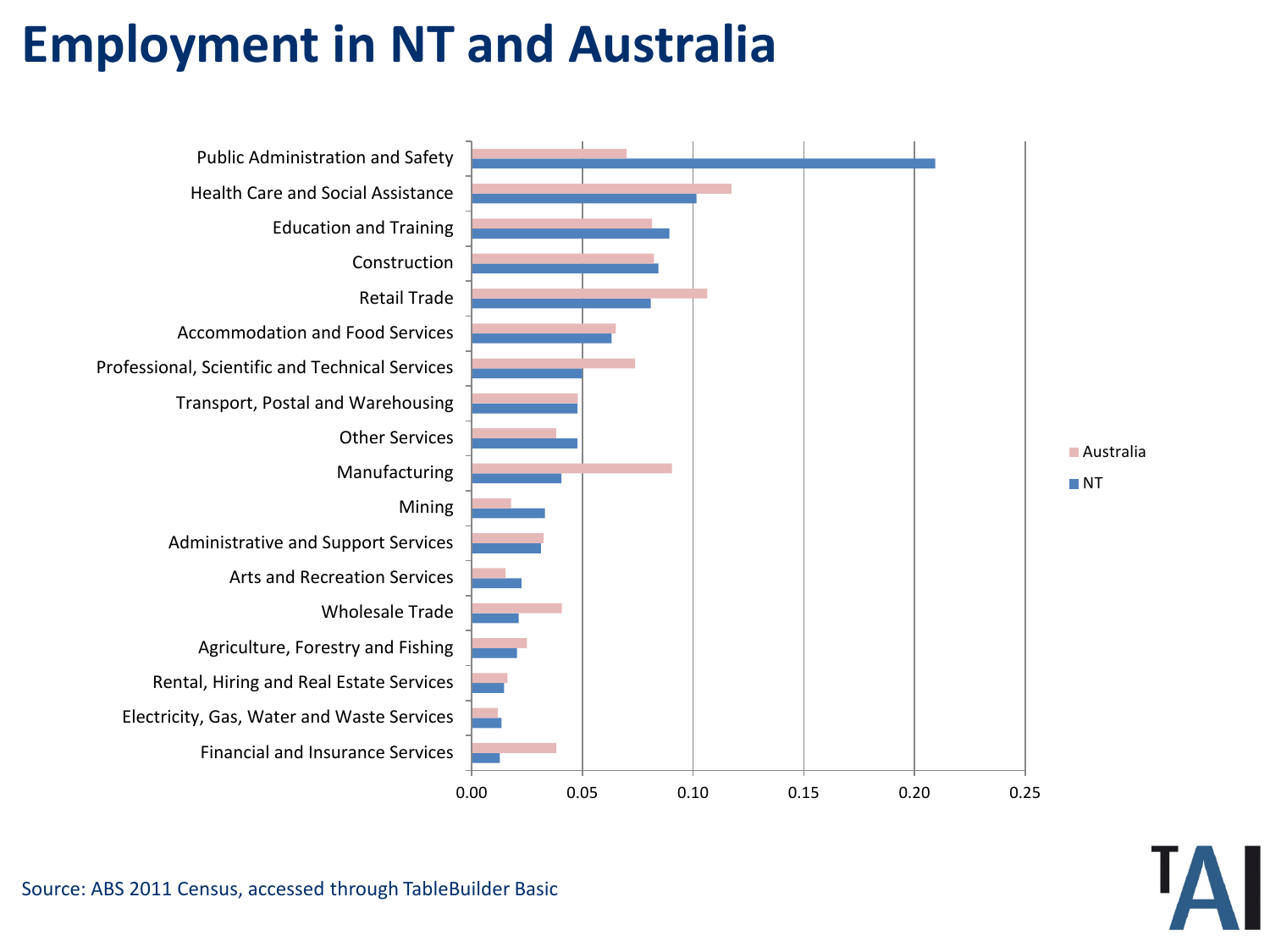

Source: ABS Labour Force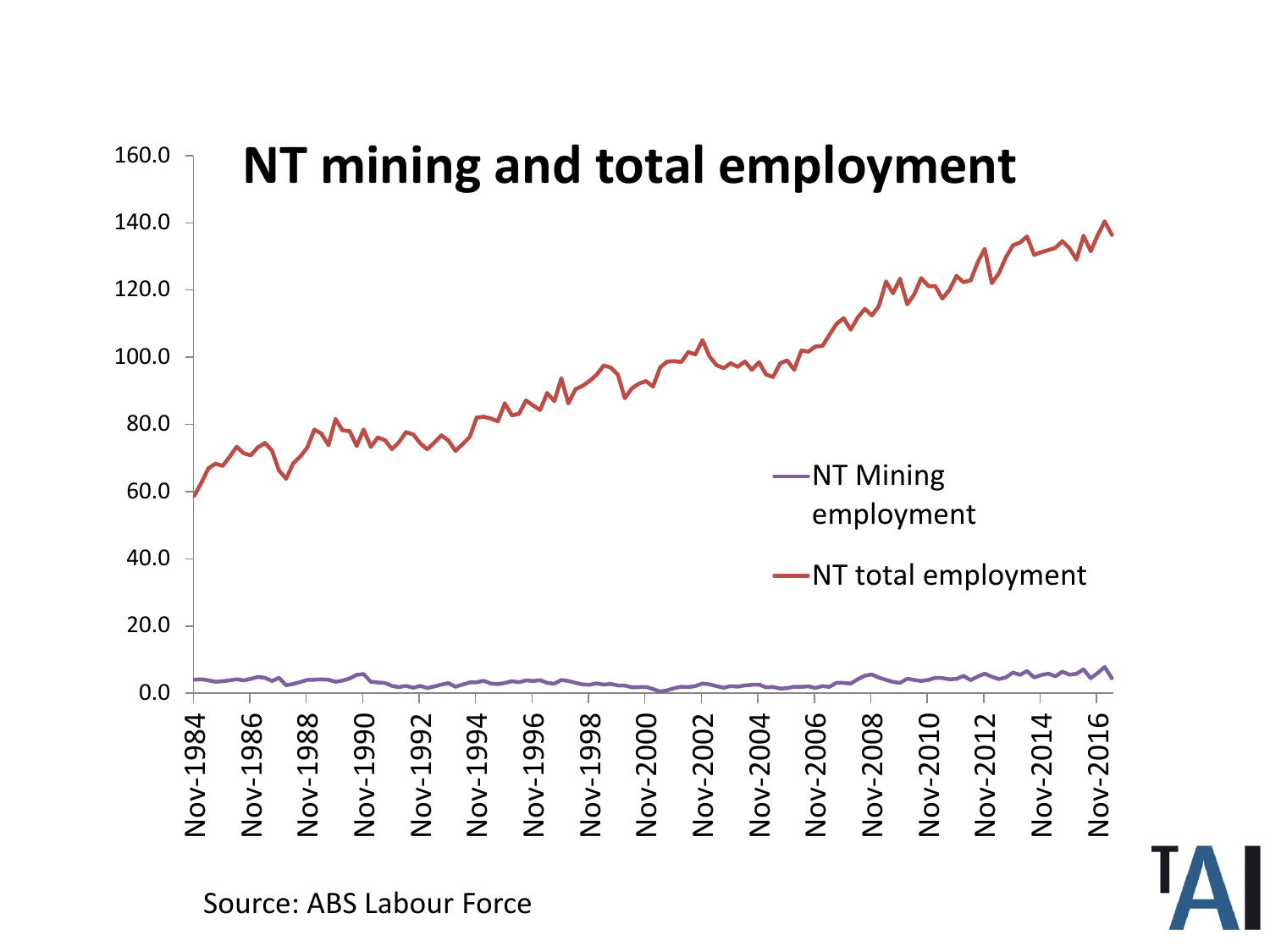*"Jobs growth in the Northern Territory is heavily influenced by major resource projects, with employment growth at its strongest during the construction of key projects in the Territory, with the falling levels of employment coming as the construction phase is completed."*  ACIL 2017 Fracking Inquiry consultation note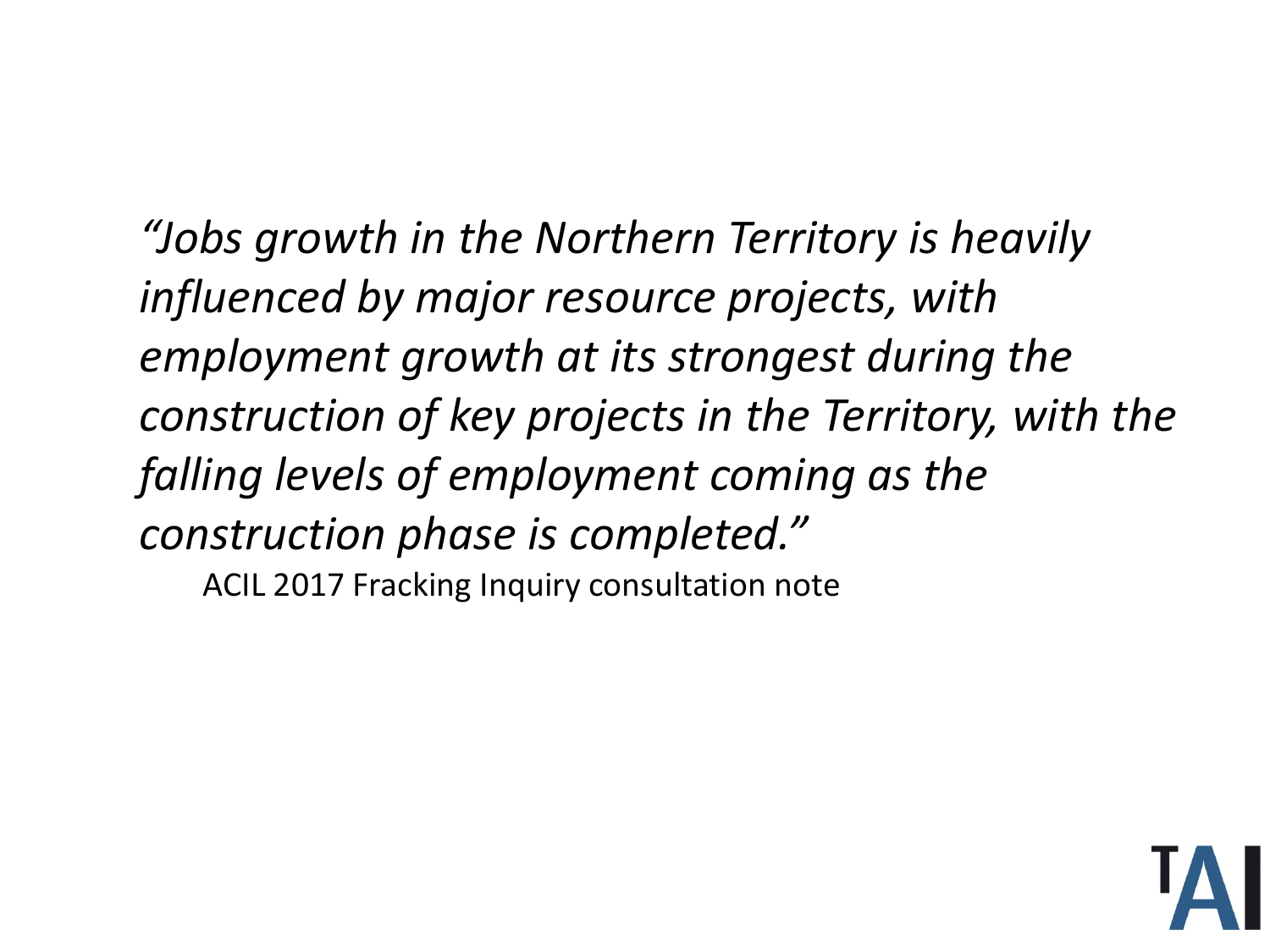



Source: ABS Labour Force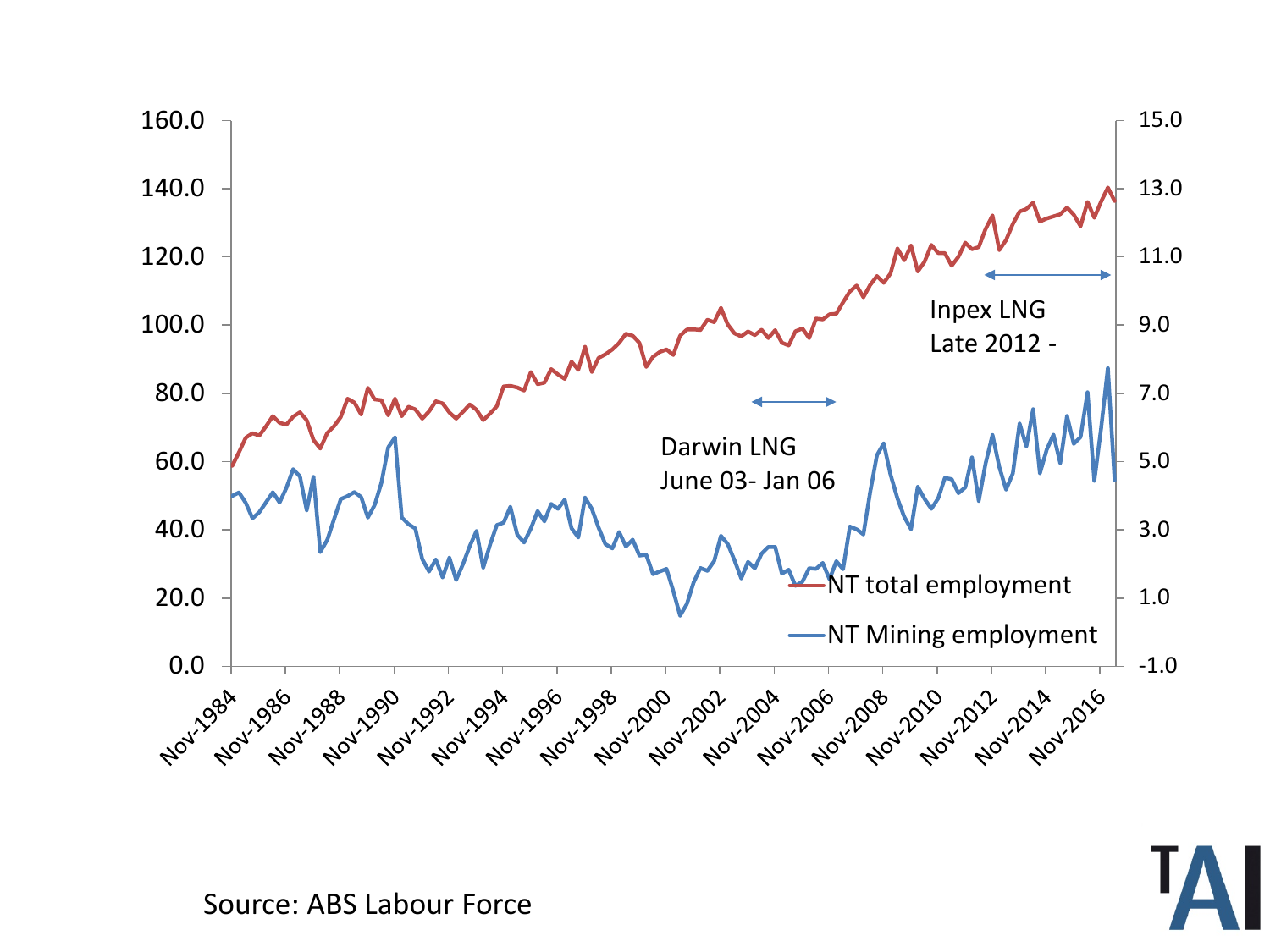## **Northern Territory government revenue**



■ Commonwealth ■ Uranium (via C'wealth) ■ Mining and petroleum ■ Other own source

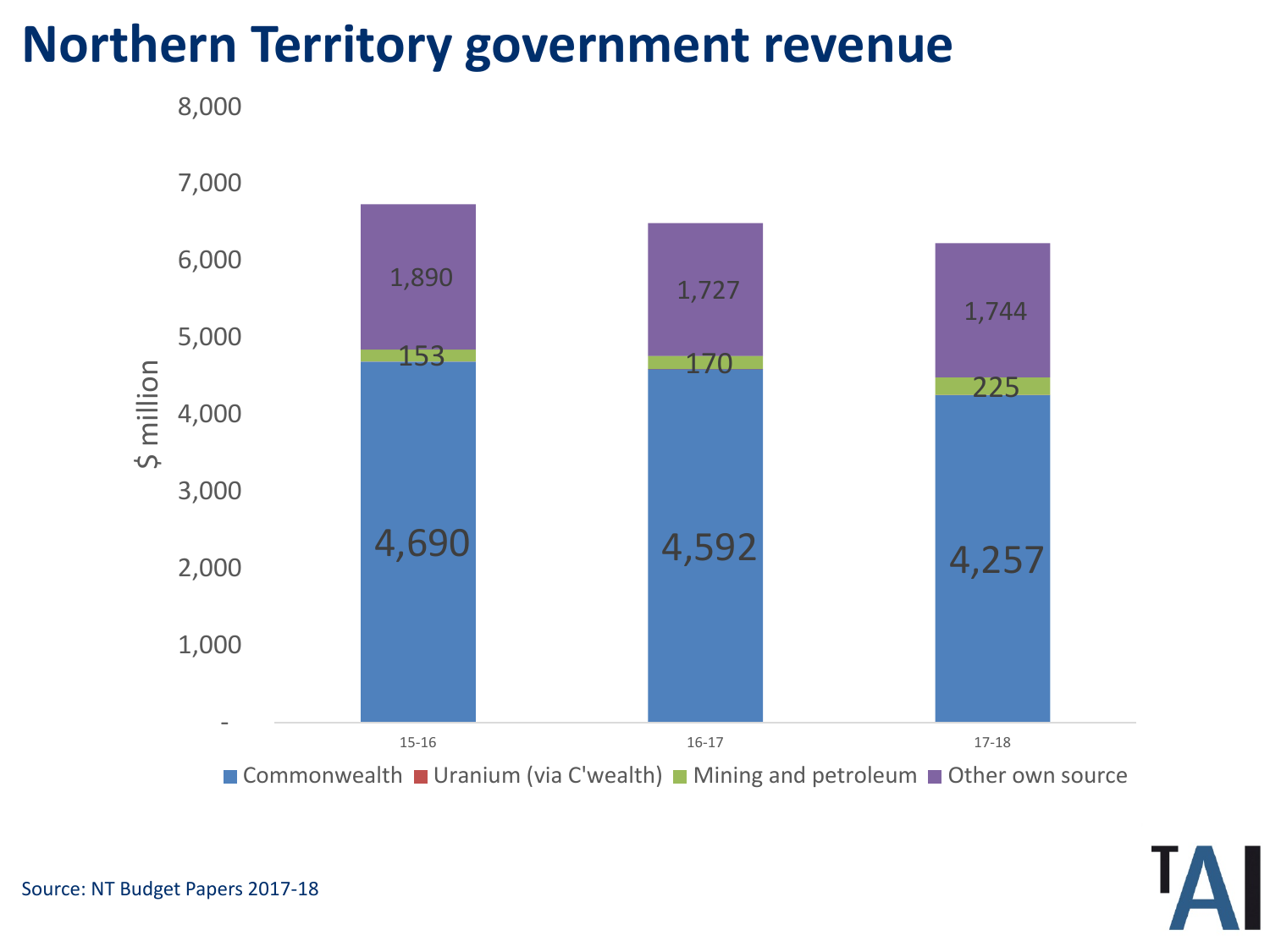The Northern Territory's 2017-18 Budget, released on in May 2017, projects five consecutive net operating deficits for the Territory Government, with net debt rising from \$2.4 billion to \$5.5 billion between 2016-17 and 2020-21. The Northern Territory non-financial public sector raised \$1.9 billion in revenue from its own sources in 2016-17, and recorded total operating expenditure of \$6.5 billion. The Government relies on Commonwealth Government grants to fund a large proportion of its operations.

### **Fracking**

For the nurnoses of this engagement. ACIL Allen has relied upon background materials produced by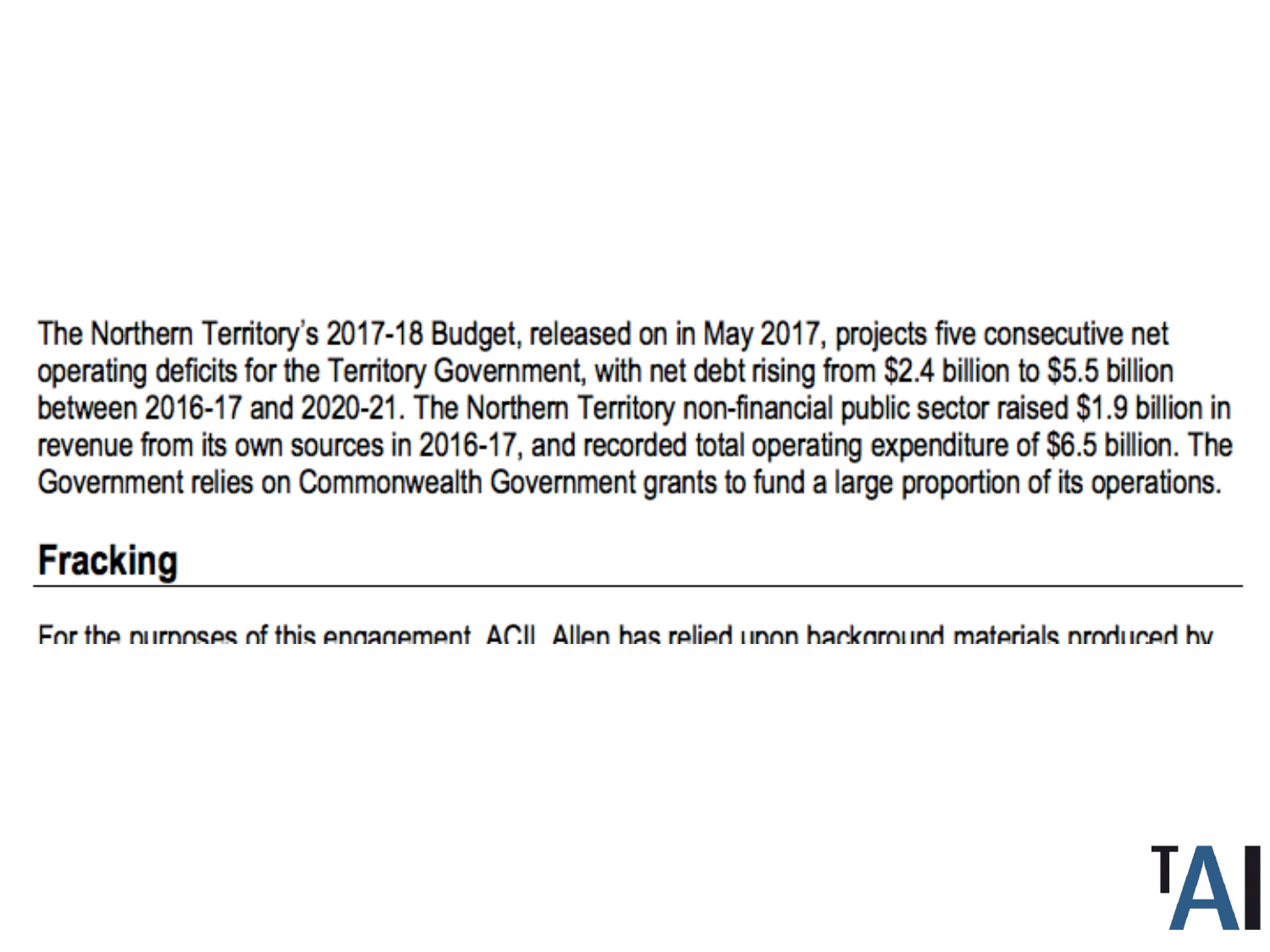#### **NT Gross State Product by industry**



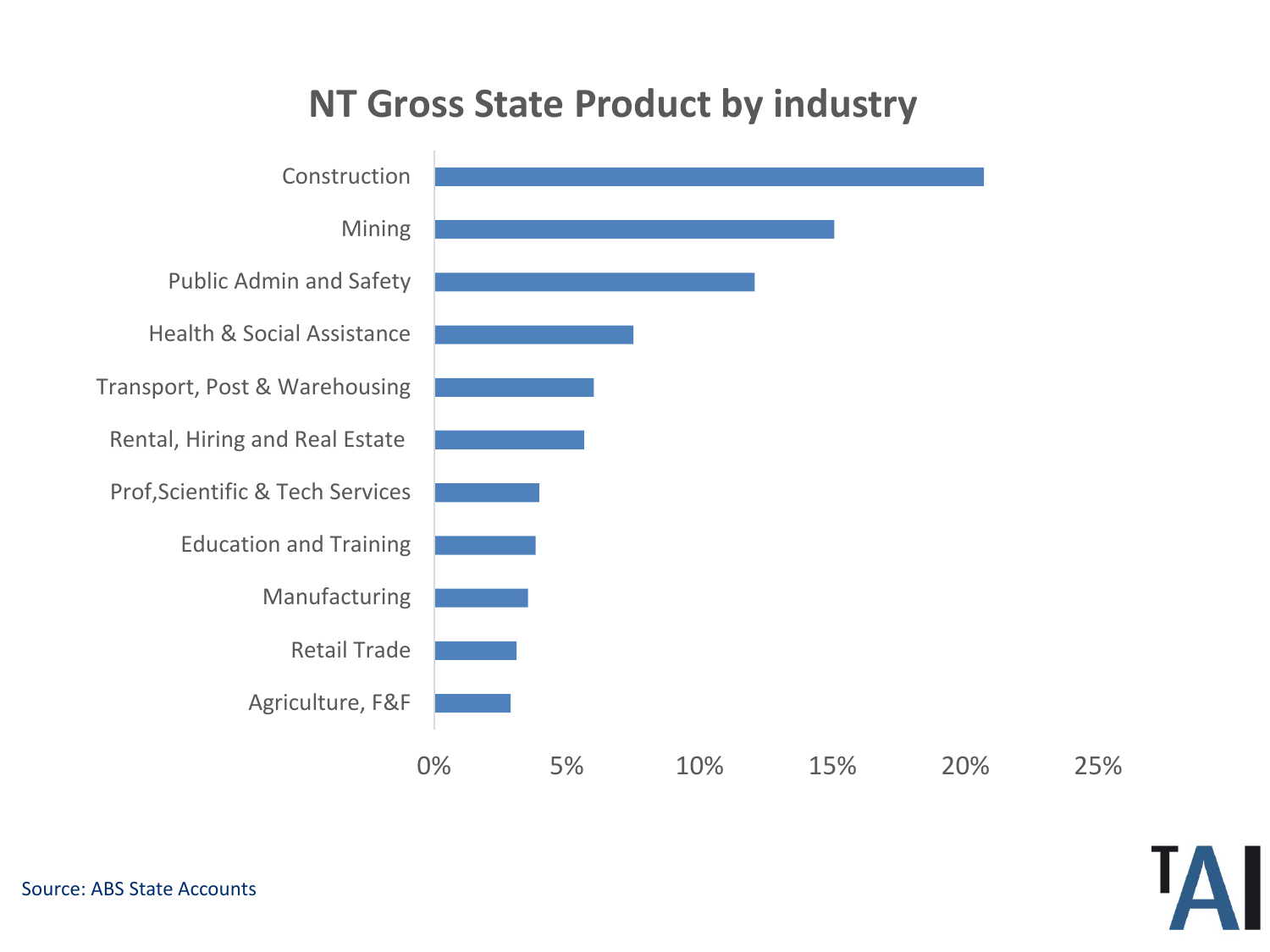*Over the past decade the Territory economy has benefited from multiple major projects. Gross state product (GSP) has grown from \$15 billion in 2004-05, to \$22 billion in 2014-15. However, economic growth is forecast to moderate as the Territory transitions from investment led growth to predominantly export driven growth. The relatively modest rate of growth in the short term reflects a return to more historical levels of private investment.*

Fracking Inquiry Interim Report

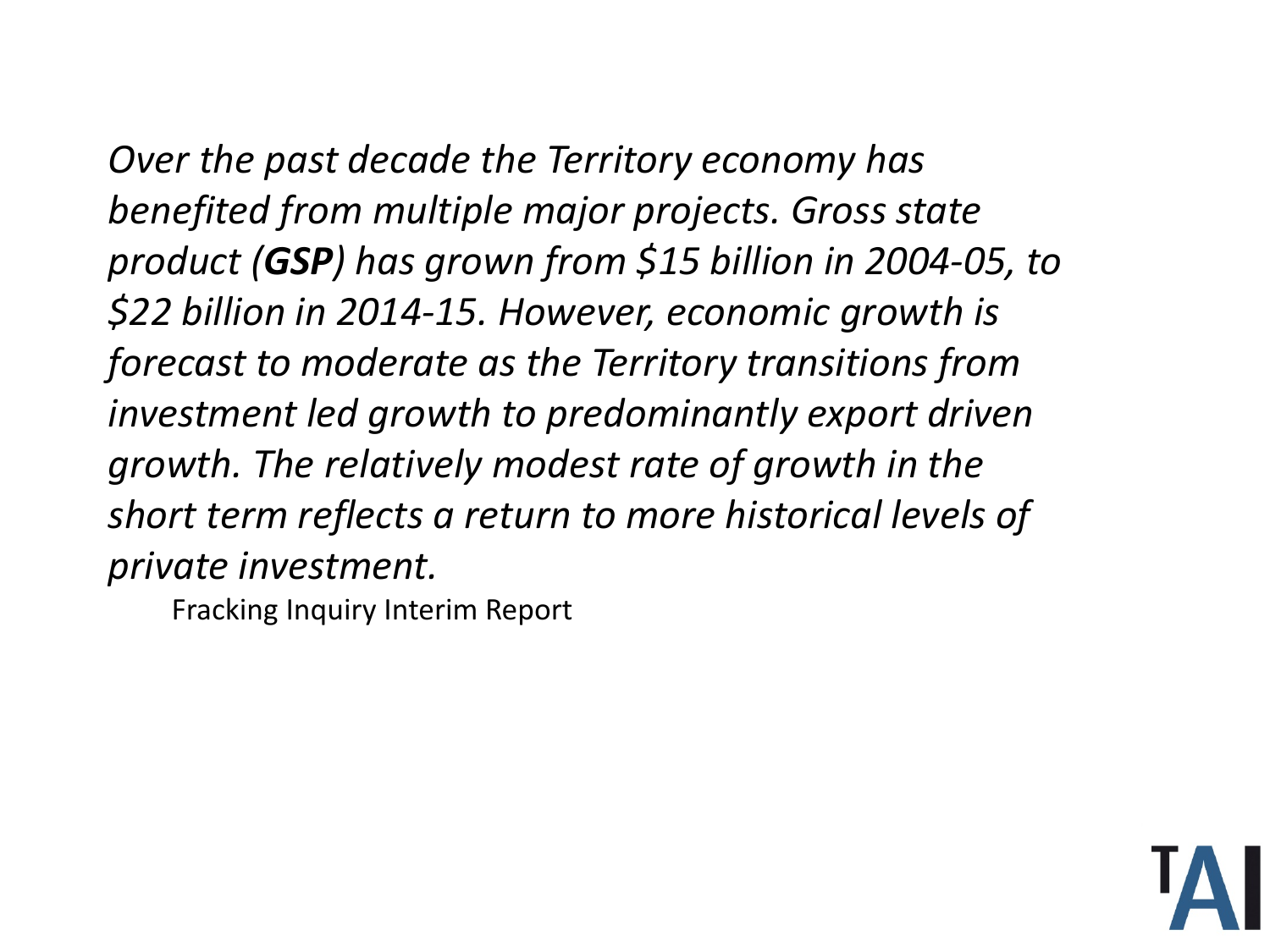*The structure of the Territory's economy substantially deviates from that of the national economy, reflecting its abundant natural resources, a large public sector, a defence presence, and a small private sector that is significantly influenced by major projects.*  Fracking Inquiry Interim Report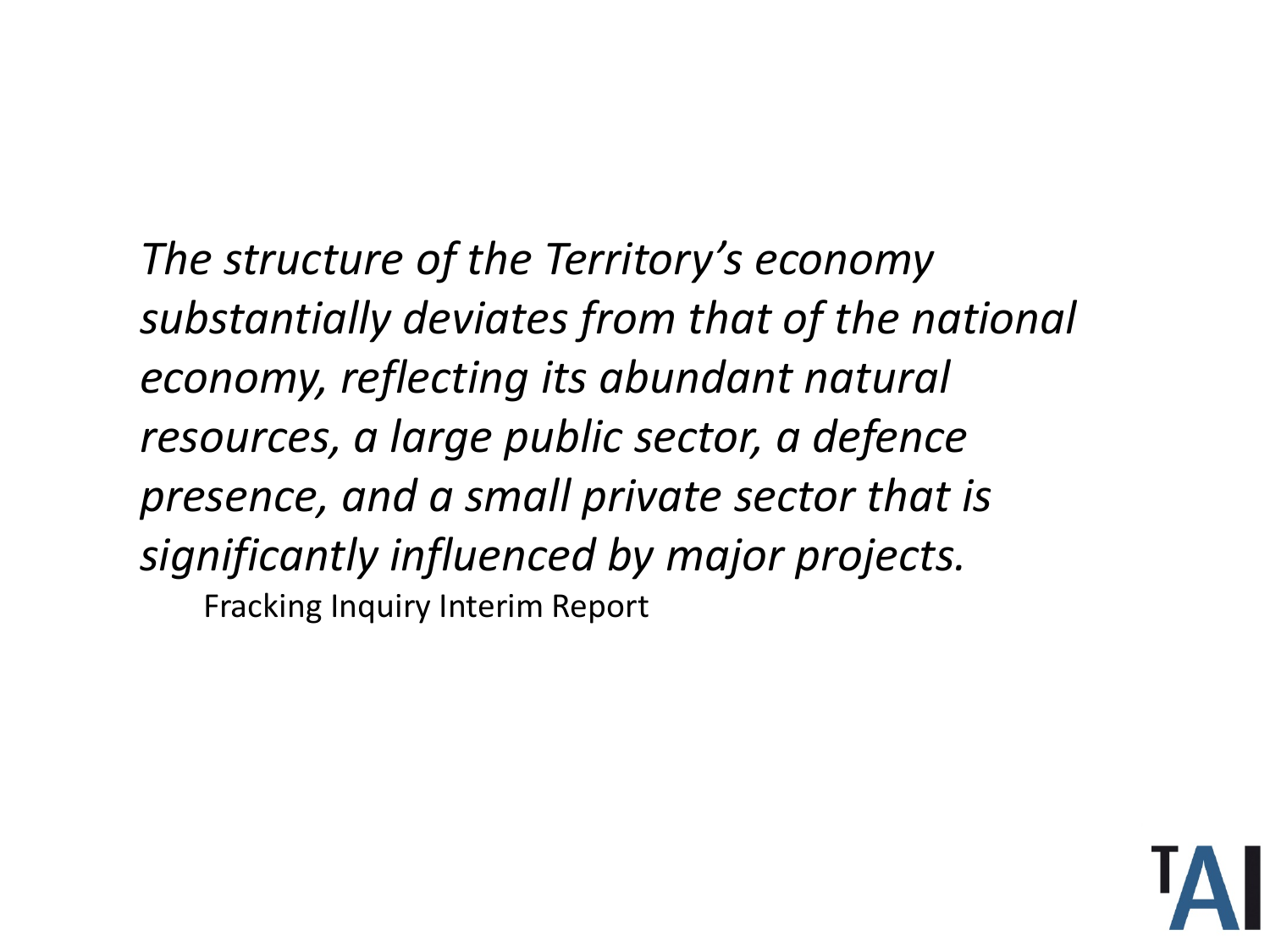#### Mining value added by area in Australia



Sources: ABS (2016) *Australian National Accounts: State Accounts,* Geoscience Australia (n.d.) *Area of Australia - States and Territories*,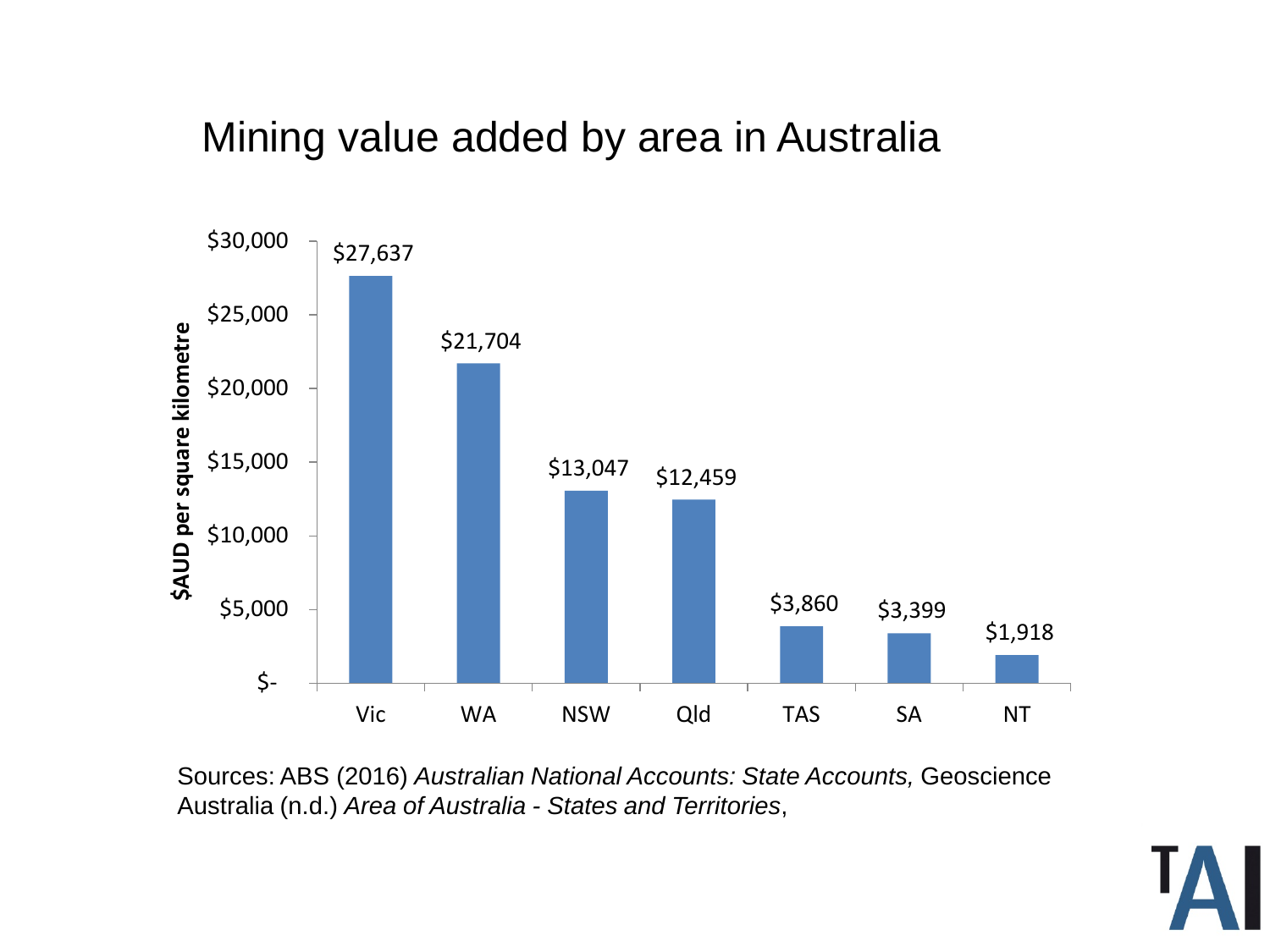# The Australia Institute Research that matters.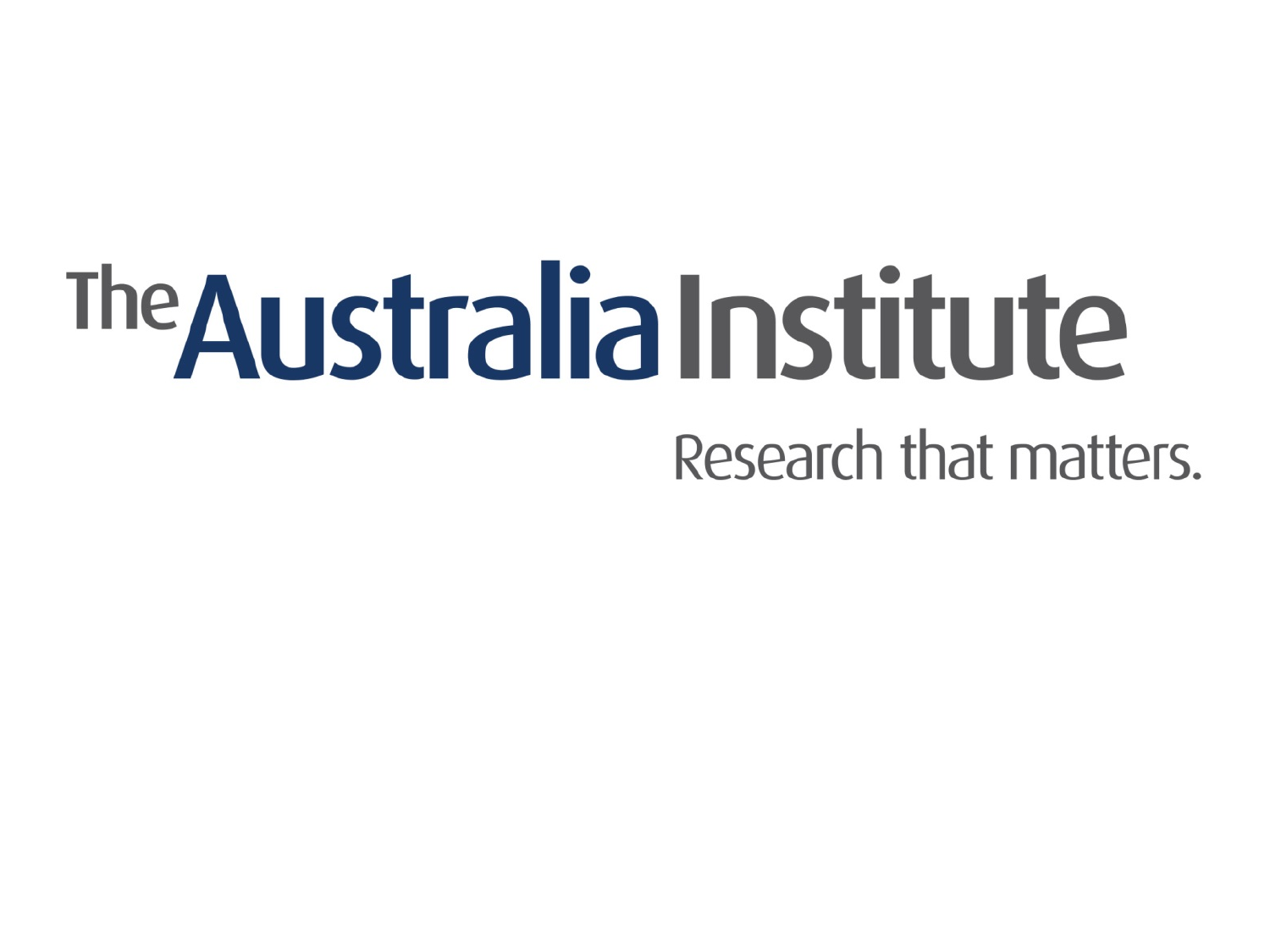## Origin Energy sizes up Beetaloo gas prize

Origin Energy could be sitting on a multi-billion dollar gas resource in the Northern Territory, several times the size of the North West Shelf and with the potential to keep the energy-short eastern states market well supplied for years.

All it needs now is the green light to get gas flowing.

Citigroup has calculated that the economics of Beetaloo gas would be "challenged" by high pipeline costs, while Wood Mackenzie's Saul Kavonic said that even if the moratorium were lifted tomorrow, large commercial volumes of NT gas are "probably" at best a second half of next decade story".

\*The reporter visited the Northern Territory courtesy of Origin Energy.

http://www.afr.com/business/energy/gas/origin-energy-sizes-up-beetaloo-gas-prize-20170718-gxdulh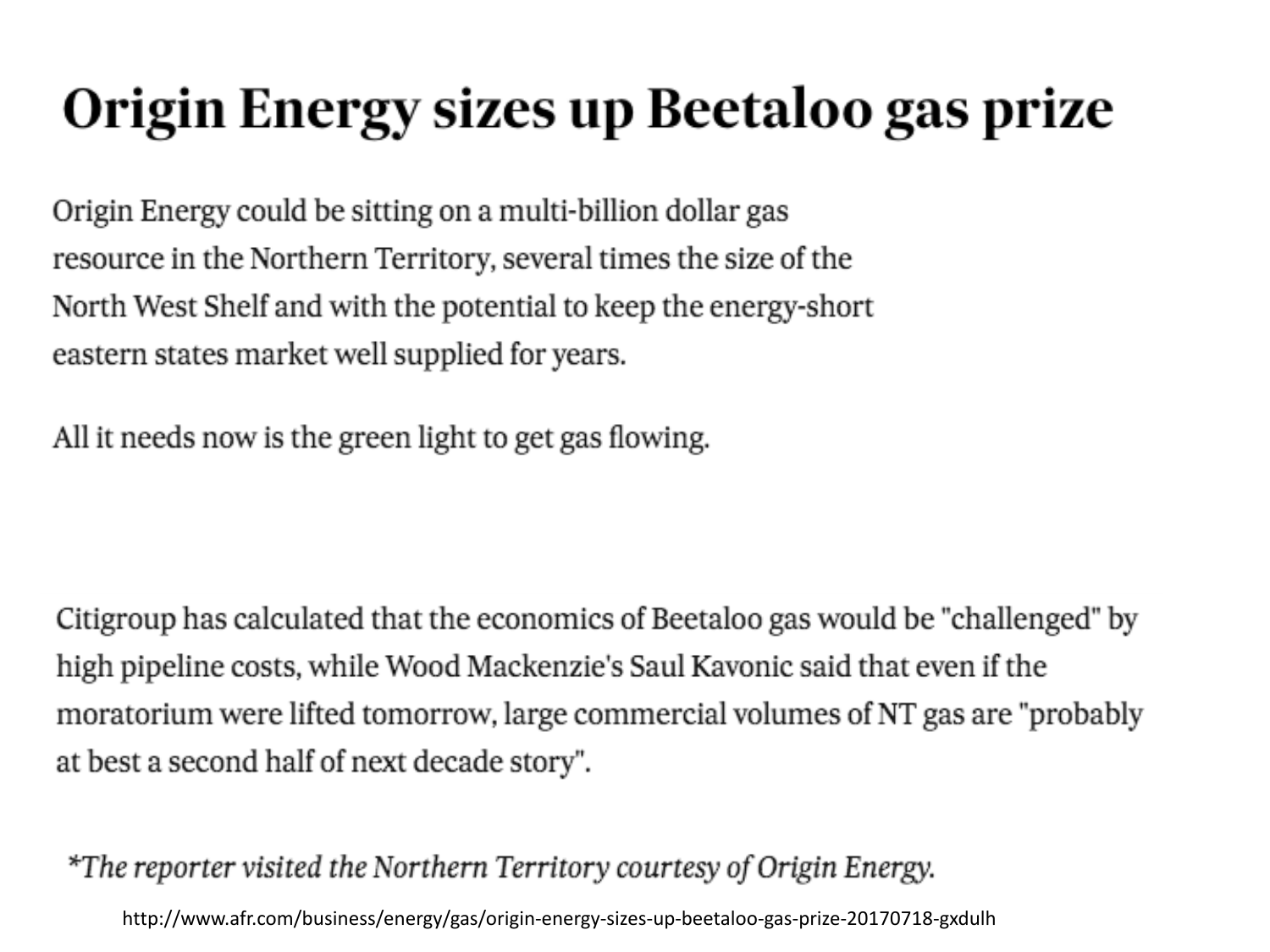# **Origin sitting on Beetaloo shale gas** bonanza

So Beetaloo could have some valuable liquids and "stacked" plays, which is the property that has made the Permian basin in West Texas the hottest ticket in US onshore oil of late, to the extent that extra expected production is weighing down oil prices.

Koenders estimates a break-even cost at the field of \$4 to \$8 per gigajoule, before a potential cost of \$3.35 to transport the gas to the east coast. This makes the gas potentially expensive, given export equivalent gas prices at Gladstone, before liquefaction to LNG, of about \$9.

#### Matt Chambers travelled to Beetaloo as a guest of Origin Energy.

http://www.theaustralian.com.au/business/mining-energy/origin-sitting-on-beetaloo-shale-gas-bonanza/newsstory/b0df8be0415702284a6c5a8c23832285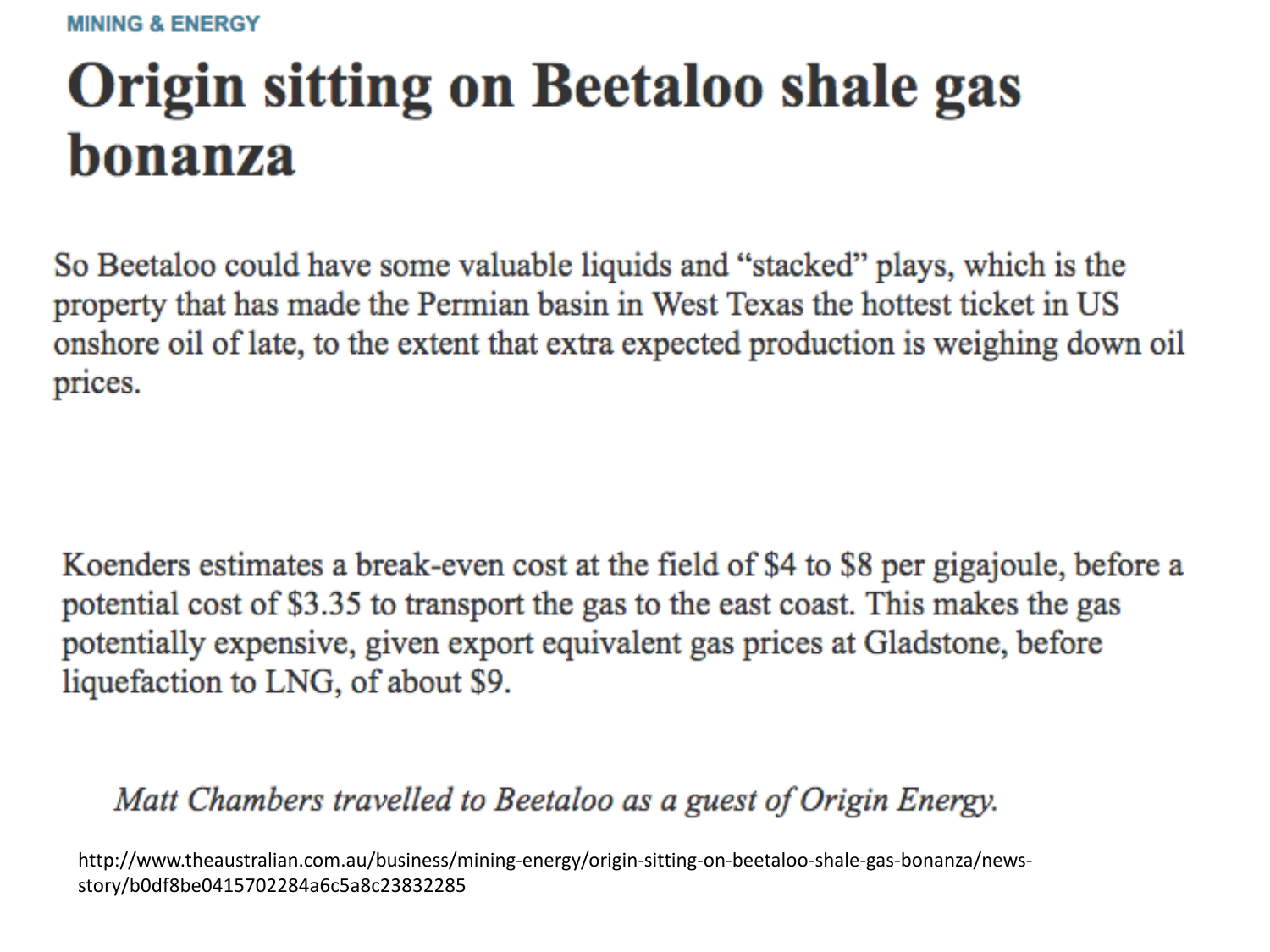# The Australia Institute Research that matters.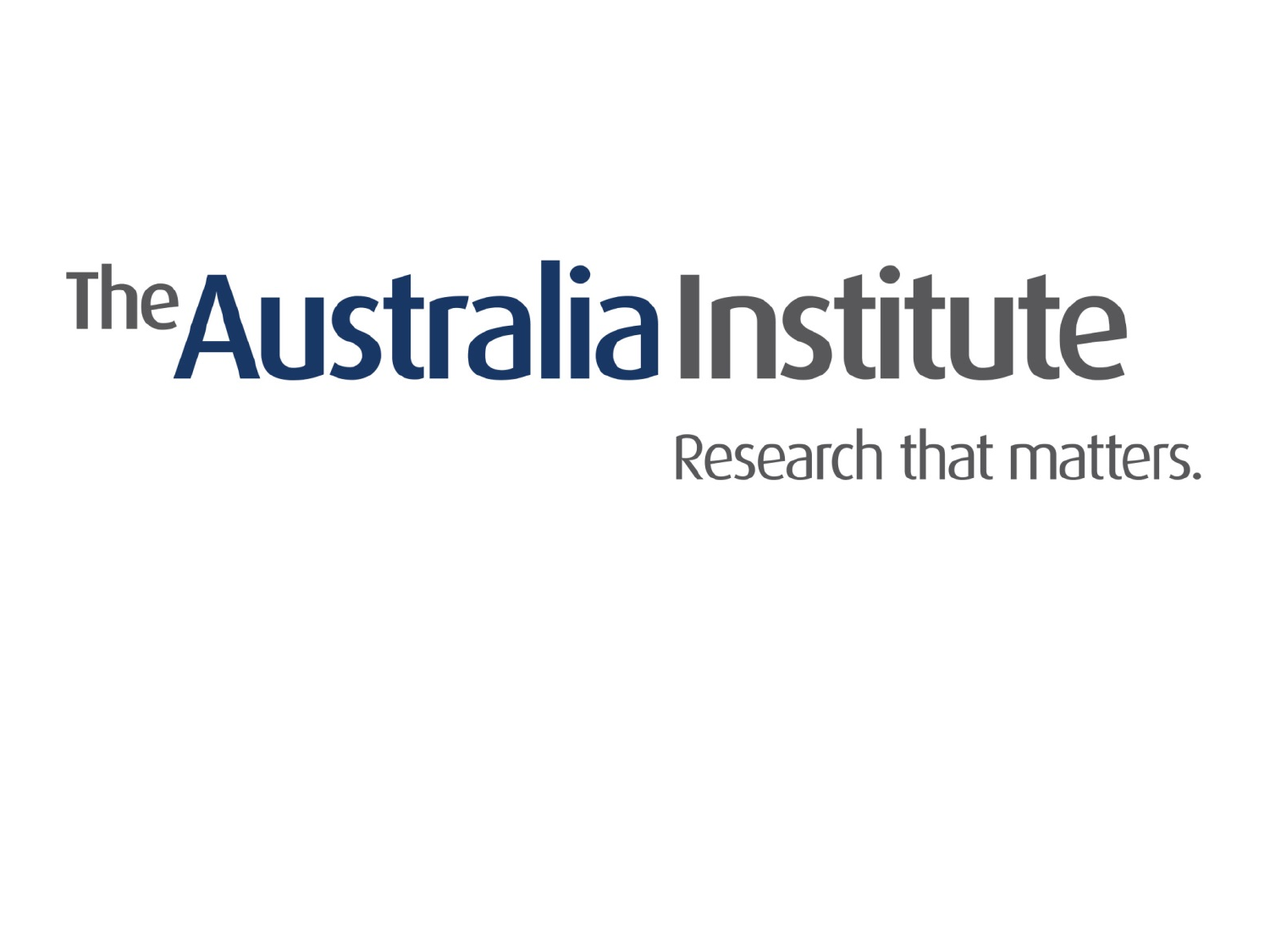**REPORT TO SANTOS NSW (EASTERN)** 

AUGUST 2016

### **NARRABRI GAS PROJECT**

ACIL ALLEN CONSULTING

#### **Projected economic impacts** 4

#### $4.1$ **Real GDP and GNP**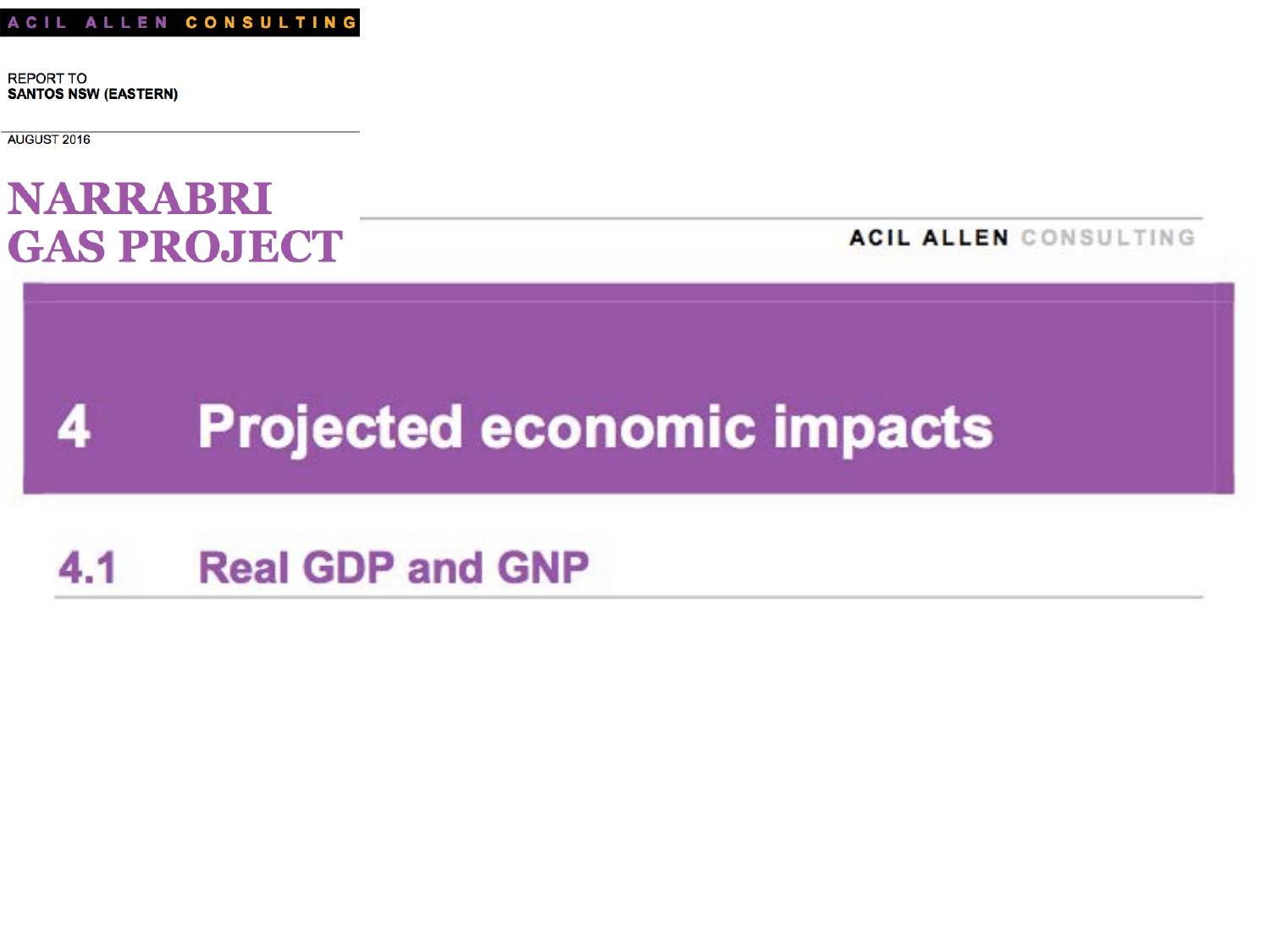**REPORT TO SANTOS NSW (EASTERN)** 

AUGUST 2016

### **NARRABRI GAS PROJECT**

#### $2.5\,$ **Water availability**

The production of water from the proposed Narrabri Gas Project to a suitable standard for irrigation and/or town use could therefore be an important boost to future water supplies in the Shire.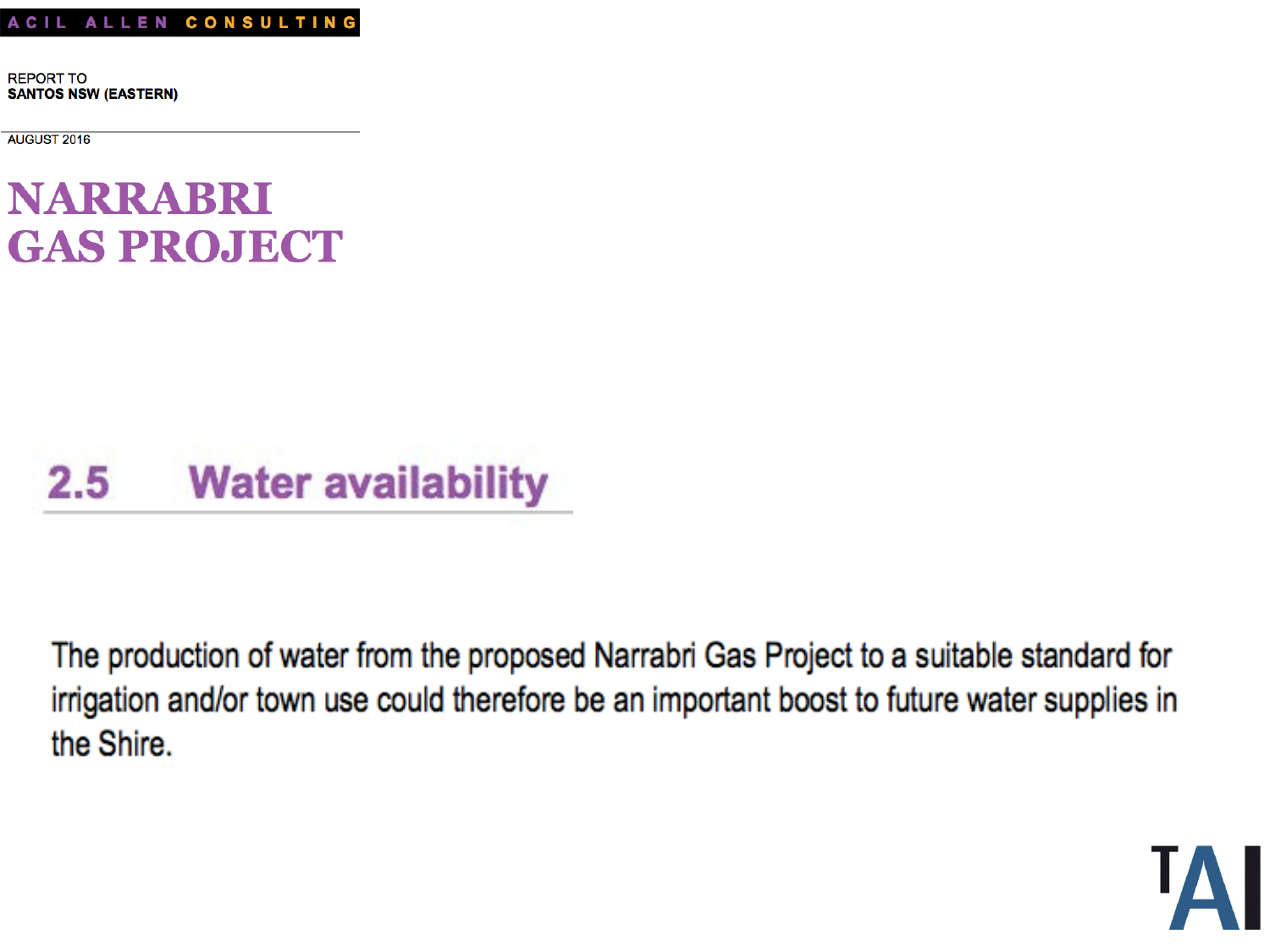**REPORT TO SANTOS NSW (EASTERN)** 

AUGUST 2016

### **NARRABRI GAS PROJECT**

#### $3.2.3$ **Micro industry approach**

To accurately assess the economic impacts or economic contribution of a major project, such as the Narrabri Gas Project, it must be accurately represented in the model's database. An accurate representation can be guaranteed by establishing the proposed project as a new 'micro' industry in the database.

Consequently, in addition to the 34 industries identified in Table 7, the database also identified the construction and operation phases of the Narrabri Gas Project as separate industries with their own input cost structure, sales and employment based on information provided to ACIL Allen by Santos and based on assumptions made by ACIL Allen.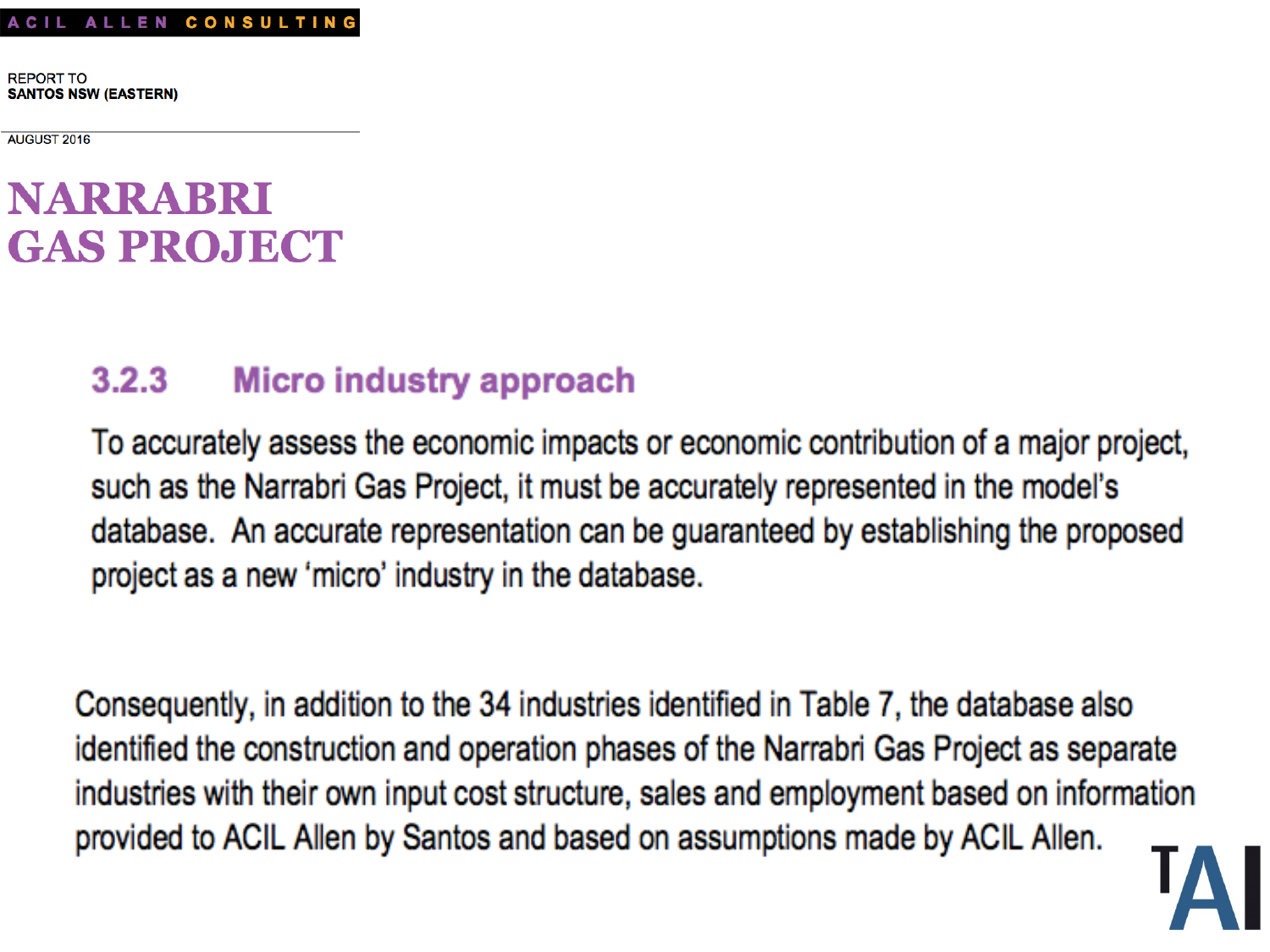## Statement on Santos' NSW assets

**4** Posted on February 19, 2016

Santos today announced an impairment to the value of its NSW gas assets.

As has been seen across the oil and gas industry, the significant reduction in global oil prices has had an impact on Santos' financial performance and as a result we have impaired a series of assets across the company. This includes the company's assets in NSW.

The effect of this impairment is to write down the remaining book value of the NSW assets.

https://narrabrigasproject.com.au/2016/02/statement-on-santos-nsw-assets/

#### $4.1.1$ **Real economic output**

Over the period 2017 to 2042, the Narrabri Gas Project is projected to increase the real economic output of:

the Narrabri region by a cumulative total of \$11.0 billion relative to the Base Case (with a net present value of \$4.5 billion, using a 7 per cent real discount rate).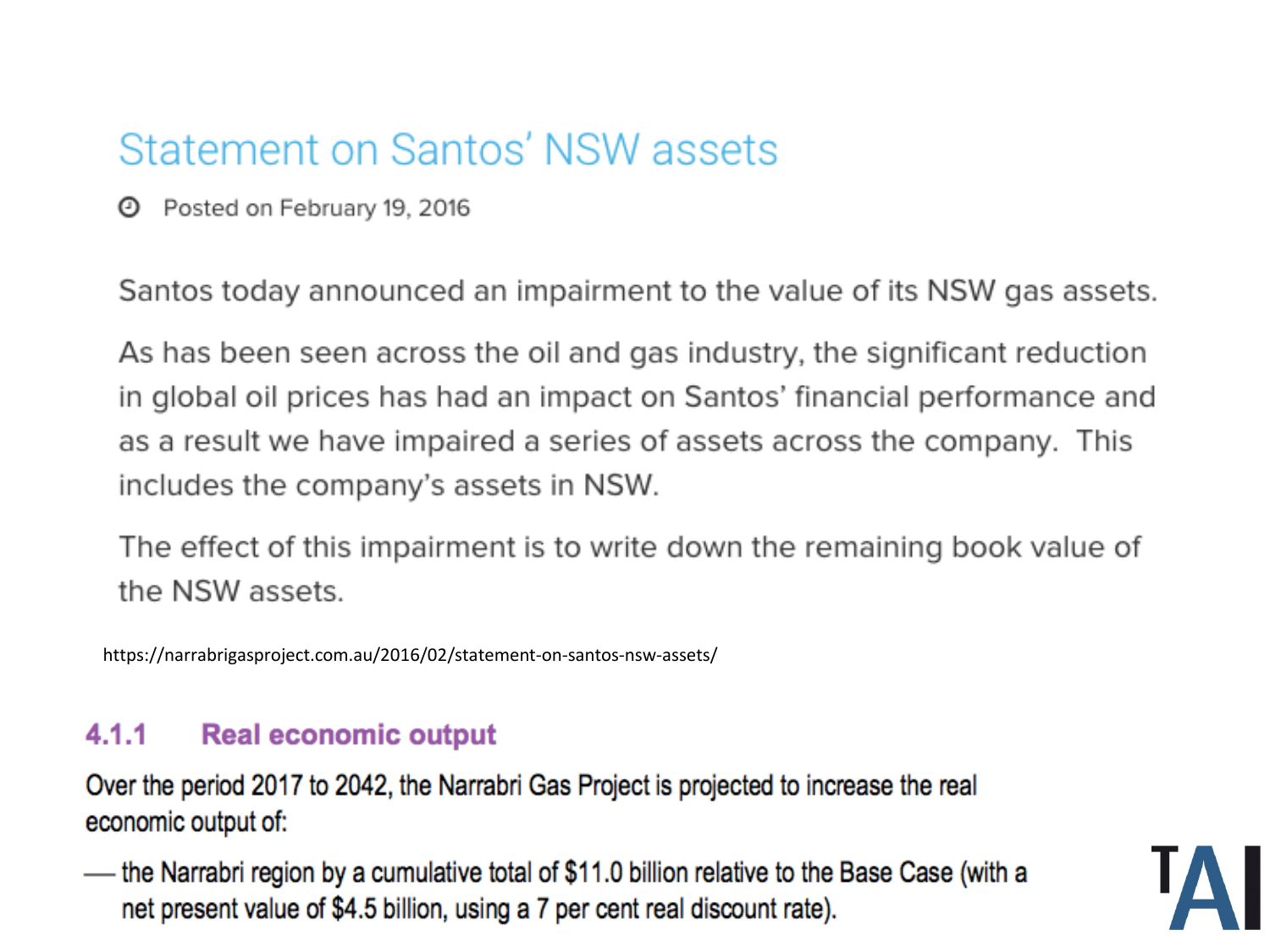Previous close

| REPORT TO                                                                                                   | <b>Item</b>                                                                                                                                                                                                                                  | <b>Assumption</b>                                                             |
|-------------------------------------------------------------------------------------------------------------|----------------------------------------------------------------------------------------------------------------------------------------------------------------------------------------------------------------------------------------------|-------------------------------------------------------------------------------|
| <b>ARAFURA RESOURCES LTD</b><br>18 MARCH 2016<br><b>ECONOMIC</b><br>IMPACT OF<br>ТНЕ<br>PROPOSED<br>PROJTCT | Capital expenditure (Australia and overseas sites)                                                                                                                                                                                           | \$1.19 billion                                                                |
|                                                                                                             | Operations expenditure (Australian site only)                                                                                                                                                                                                | \$188 million per annum at steady state                                       |
|                                                                                                             | Revenue                                                                                                                                                                                                                                      | \$520 million per annum at steady state                                       |
|                                                                                                             | YAHOO! ?<br><b>FINANCI</b><br>Arafura Resources Ltd (ARU.AX)<br>ASX - ASX Delayed price. Currency in AUD<br>$0.074$ +0.006 (+8.82%)<br>At close: 1 August 4:10PM AEST<br>Summary<br><b>Statistics</b><br><b>Financials</b><br><b>Profile</b> | Search for news, symbols or compa<br>Add to watchlist<br><b>Options</b><br>Ho |

Market cap

0.068



40.471M